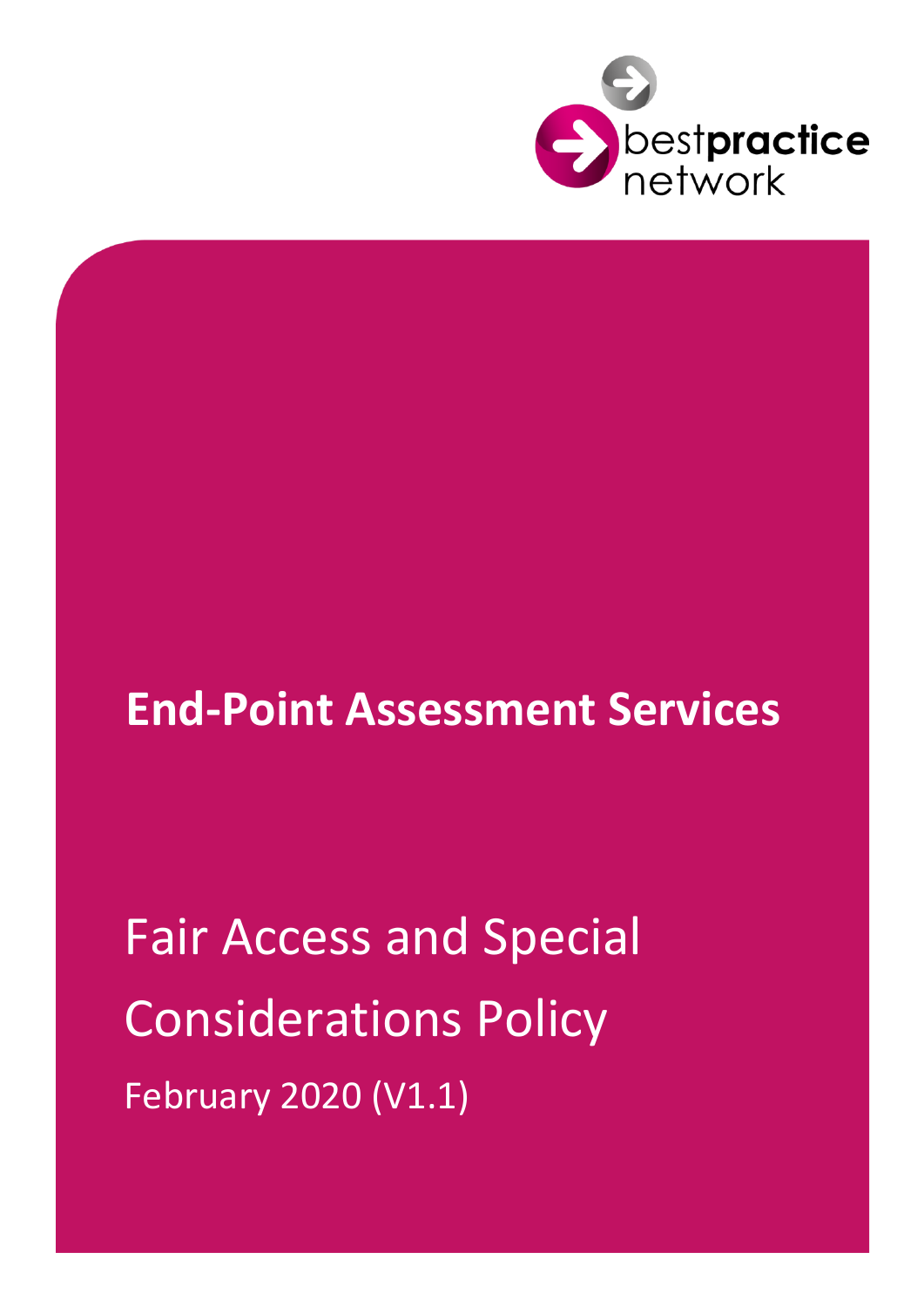## **Contents**

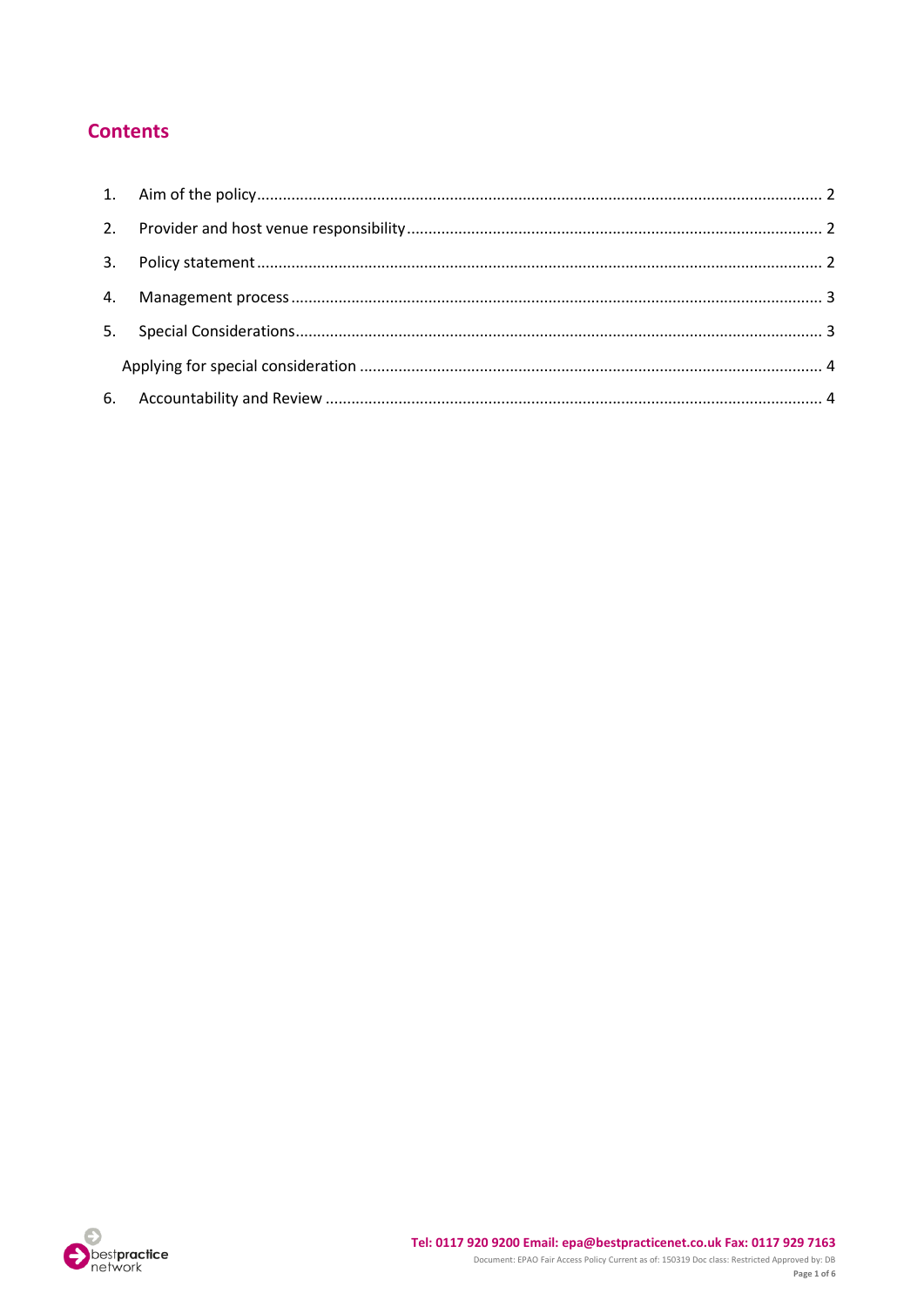## **Fair Access and Special Considerations Policy**

## <span id="page-2-0"></span>**1. Aim of the policy**

This aim of this policy is to set out some principles to clarify the expectations on all parties to support fair access procedures to operate effectively and to ensure fair access in practice to the End-point Assessment (EPA) for apprentices who are registered for BPN EPA. All apprentices and potential apprentices should be able to enter and successfully participate in an apprenticeship programme and end-point assessment in pursuit of their learning objectives. BPN is committed to ensuring that we and our approved end- point assessment venues provide apprentices with all relevant information about the end-point assessment.

It sets out our intention to deliver an EPA service that is fair, accessible and does not include any unnecessary barriers to entry.

Also refer to the **BPN Equality and Diversity Policy**.

### <span id="page-2-1"></span>**2. Provider and host venue responsibility**

It is important that staff involved in the delivery of apprenticeship qualifications and on-programme assessment are fully aware of the contents of the policy. Providers and host venues responsible for facilitating end-point assessment venues must ensure that that they adhere to the requirements of this policy.

#### <span id="page-2-2"></span>**3. Policy statement**

BPN is committed to the development and support of apprentices including information provision and entry and access arrangements, irrespective of any protected characteristic they may have.

BPN is committed to:

- Ensuring that every BPN approved end-point assessment location has and implements a fair access policy for the delivery and facilitation of end-point assessments.
- Ensuring that all end-point assessments are developed to be representative of the apprentices registered with BPN, including ensuring that there are no features of end- point assessments that could disadvantage any apprentices that have a particular protected characteristic or barriers to entry other than those directly related to the purpose of the end-point assessment or apprenticeship qualification. The nature of any such features or barriers will be stated and the inclusion of the requirements that create the barrier justified in terms why they are required for the particular end-point assessment.
- Ensuring fairness in our application of all access arrangements for end-point assessments.
- Ensuring that apprentices with a protected characteristic are neither advantaged nor disadvantaged in end-point assessments in comparison to apprentices who do not share that characteristic, ensuring that all achievement in end-point assessments is comparable.
- Ensuring that adequate monitoring and review of equality and diversity throughout the process of developing and delivering end-point assessment products and services.
- Ensuring that BPN considers all access requests relating to end-point assessments that are received, except where acceptance of the request is not logistically possible or where acceptance would undermine the reliability or integrity of the assessment.

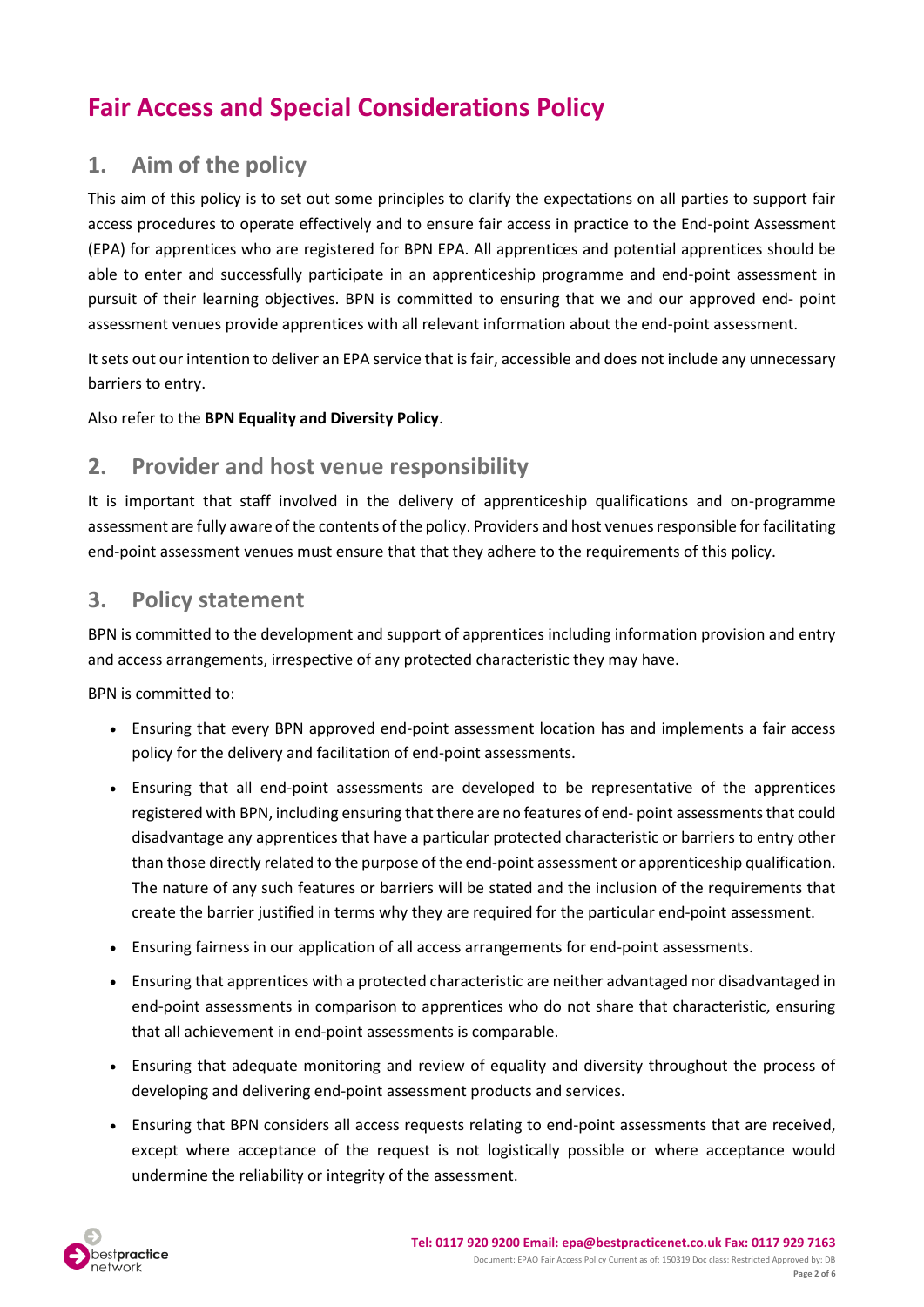- Monitoring data related to apprentice achievement in order to detect and mitigate against any accidental bias.
- Ensuring that all BPN approved end-point assessment venues are fulfilling their fair access responsibilities by adhering to equality legislation and operating a fair access procedure.
- Incorporate specific and appropriate duties in respect of implementing the fair access policy into the work objectives of all staff involved in the delivery of end-point assessments.
- Provide equality training and guidance as appropriate to our staff including as part of induction training as well as further on-going training.

Where complaints relating to issues of fair access cannot be satisfactorily resolved by a provider, apprentices must be made aware of their right to appeal to BPN via the arrangements outlined in our BPN Complaints and Appeals Policy

#### <span id="page-3-0"></span>**4. Management process**

- EPA administrators will monitor and maintain records of completion and update of Equality, Diversity and Inclusion training for all EPA contributors.
- Apprentices, or Training Providers/ Employers on behalf of apprentices, will be encouraged, on application to register for the EPA, to request any required access arrangements or reasonable adjustments, providing evidence as appropriate. (Please also see our Reasonable Adjustments policy)
- Apprentices, or Training Providers/ Employers on behalf of apprentices, will be encouraged to request access adjustments if they become apparent post-application to the EPA. All reasonable adjustment requests must be made no less than 1 month before EPA take place
- Apprentices will also be able to apply for mitigating circumstances to be considered after the EPA event if a temporary injury, illness or other affected their performance on the day of the EPA.
- Where it is not reasonably possible to apply the requested access arrangements or if the requested access arrangements compromise the purpose of the EPA, BPN will communicate this to the apprentice and their employer clearly stating the reasons.
- EPA administrators and assessors will ensure that the approved adjustments are applied during the assessment events

## <span id="page-3-1"></span>**5. Special Considerations**

This policy is applied if there is a reason an apprentice may have been disadvantaged during their assessment for reasons beyond their control.

Every request for special consideration will be unique to the apprentice or assessment and will depend on the circumstances at the time of the assessment and will reflect the difficulty faced by the apprentice. For example, special considerations may be considered if:

- performance in an assessment is affected, or part of an assessment is missed, due to circumstances beyond the control of the apprentice. For example:
	- personal illness, accident, bereavement
	- serious disturbance during the assessment

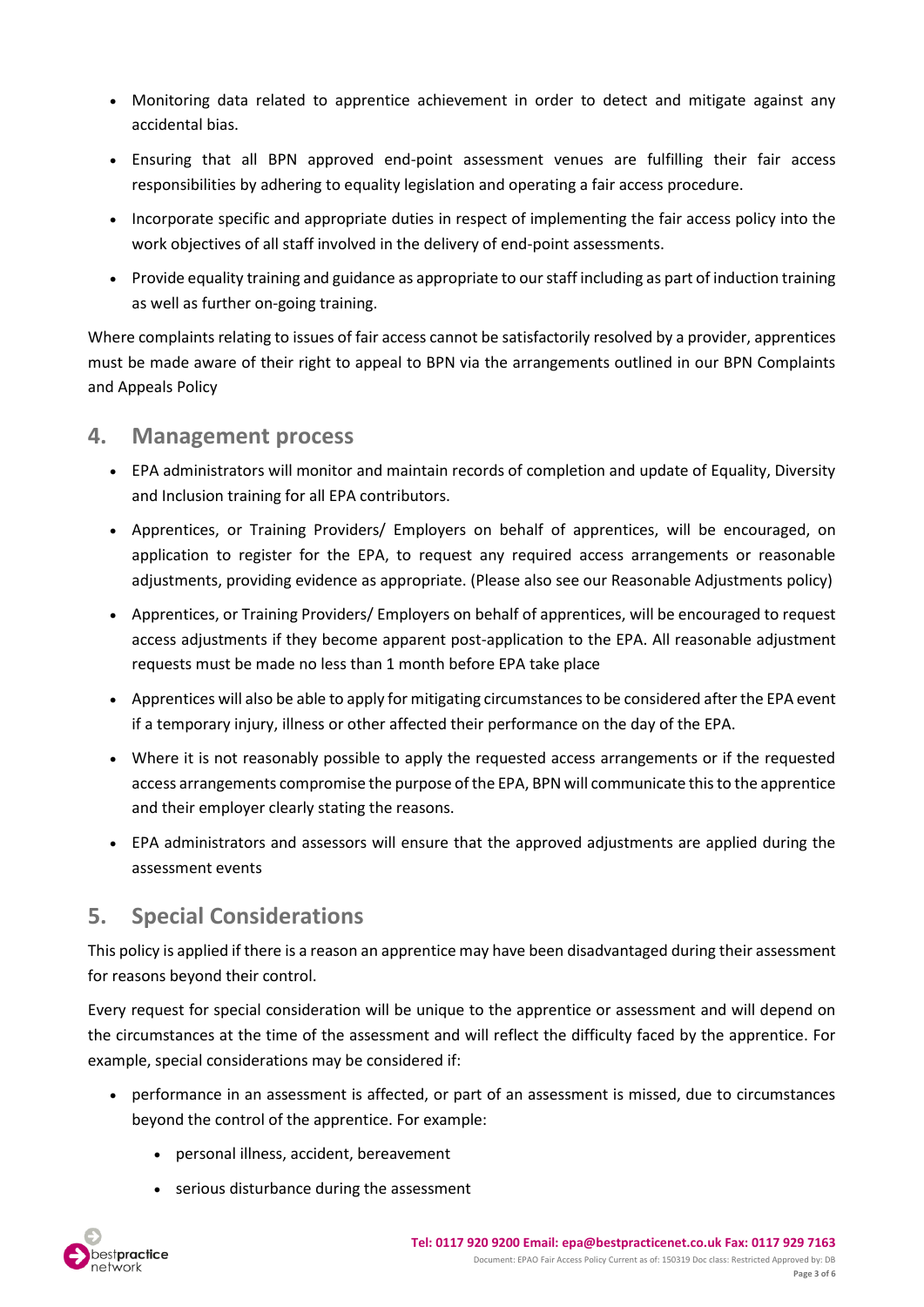- public transport failure meaning that the apprentice is late or unable to attend
- alternative assessment arrangements (reasonable adjustments) which were agreed in advance of the assessment proved inappropriate or inadequate

If the circumstances beyond the apprentice's control are the result of the staffing or equipment associated with the end-point assessment organisation, such as equipment failure on the day of, or during, an observation, or assessor's illness preventing attendance, a request for special consideration is not required, and the assessment will be re-arranged. In such circumstances the apprentice has the right to complain under BPN EPA Complaints and Appeals policy.

Requests for special consideration will not be permissible under the following circumstances:

- if the request is solely on the grounds of disability or learning difficulty. In these circumstances, the request must have been made and agreed in advance of the assessment through the BPN and Reasonable Adjustment Policy
- if the assessment is missed due to pre-planned arrangements such as holiday, and hospital appointments
- if the apprentice does not provide supporting evidence, such as a medical certificate, where consideration is requested for a medical condition.

#### <span id="page-4-0"></span>**Applying for special consideration**

Apprentices must apply to BPN for special consideration **within seven days** of the assessment. This request must be supported by their employer, and contain the relevant evidence relating to their application.

The application will be considered by BPN EPA manager, with a decision about whether to accept or reject the application within 7 days.

If an application is rejected, the apprentice has the right to appeal through the BPN Appeals Policy.

If the application is accepted, a range of options may be available, which will depend on the circumstances, for example:

- re-scheduling of the assessment or part of the assessment. The rescheduling of the assessment in such circumstances is not considered a re-sit or re-take. Re-assessment will be carried out no later than 4 weeks after the application for special consideration, depending on the apprentice's circumstances.
- re-marking of the assessment to take account of the reduced time an apprentice had to complete the assessment

## <span id="page-4-1"></span>**6. Accountability and Review**

The Fair Access and Special Considerations Policy will be reviewed on a bi-annual basis and each time a new apprenticeship standard is offered. The BPN governing body, through the Internal Quality Assurance Lead, is responsible and accountable for compliance with the policy and regulatory bodies.